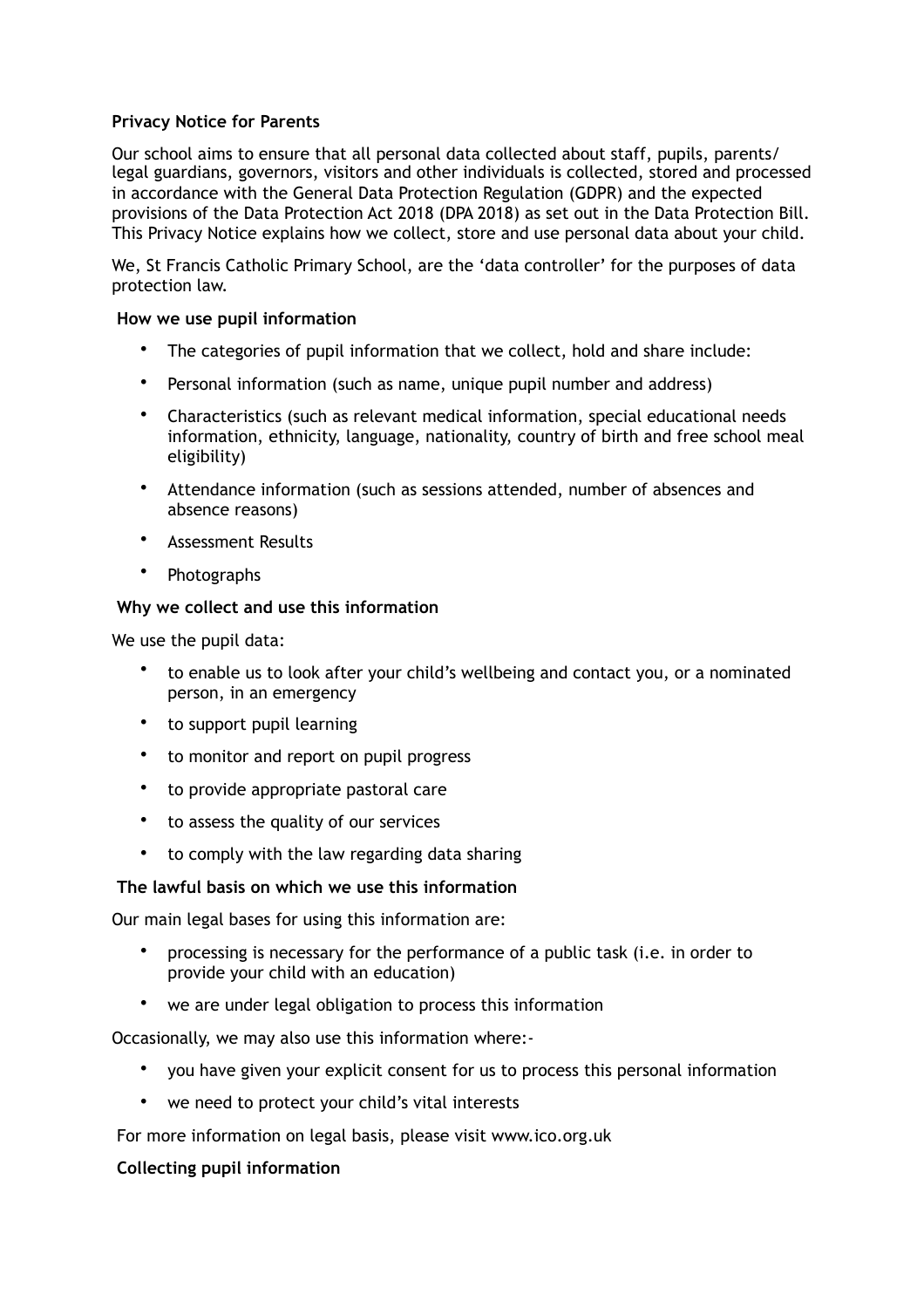Whilst the majority of pupil information you provide to us is mandatory, some of it is provided to us on a voluntary basis. In order to comply with the General Data Protection Regulation, we will inform you whether you are required to provide certain pupil information to us or if you have a choice in this and we will explain possible consequences of failing to provide that personal data.

## **Storing pupil data**

To ensure our pupil information is kept safe we have the following controls/limitations in place:

- the information will not be used for any purpose other than those stated in this notice
- the information will be held within secure systems/locations, with appropriate levels of security, that comply with relevant data protection legislation
- the information will only be shared for lawful purposes and with an appropriate level of security that complies with relevant data protection legislation
- the information will only be held for the periods agreed in Pembrokeshire County Council's Retention Schedule, after which it will be destroyed. The Retention Schedule is available on request
- the information will be held, used and shared in accordance with the Data Protection Act 1998 legislation and the General Data Protection Regulation (GDPR).

# **Who we share pupil information with**

We routinely share pupil information with:

- schools that the pupil's attend after leaving us
- Pembrokeshire County Council and their commissioned providers of local authority services.
- the Welsh Government
- the Department for Education
- ERW our regional consortia
- INCERTS
- Parent Pay
- GL Assessment
- Evolve
- Approved sporting providers
- Shared Resource Service Wales
- The Friends of St Francis

### **Why we share pupil information**

We do not share information about our pupils with anyone without consent unless the law and our policies allow us to do so. When you give your consent for your child's information to be held and/or shared for any purpose, you can withdraw that consent at any time, by contacting the Data Protection Officer named above.